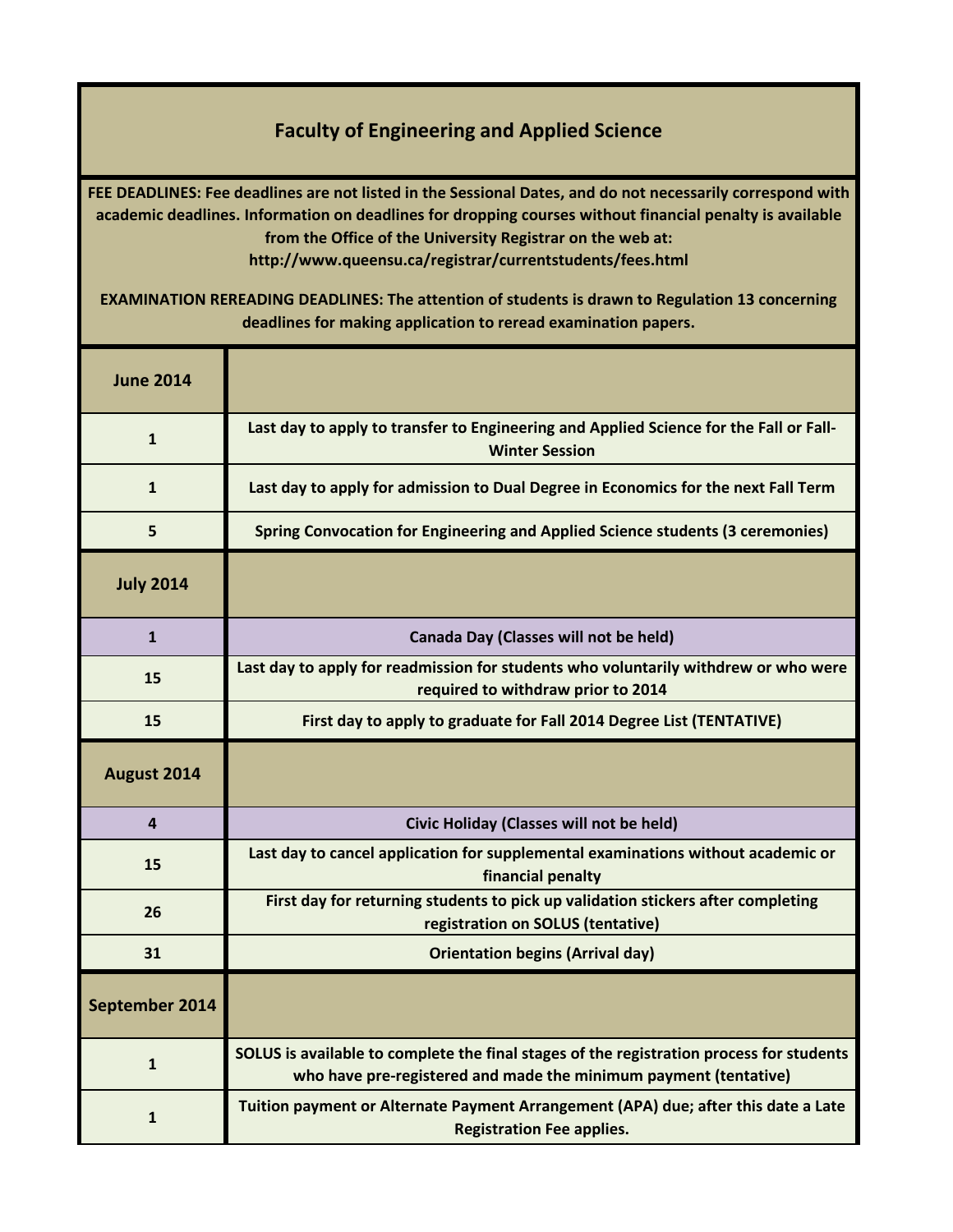| $\mathbf{1}$            | Labour Day (University closed)                                                                                                                                                                                                                                                                                                                                                                        |
|-------------------------|-------------------------------------------------------------------------------------------------------------------------------------------------------------------------------------------------------------------------------------------------------------------------------------------------------------------------------------------------------------------------------------------------------|
| $\overline{2}$          | <b>Welcoming Ceremony for new students</b>                                                                                                                                                                                                                                                                                                                                                            |
| $\overline{\mathbf{3}}$ | Students may add and drop courses in SOLUS (tentative)                                                                                                                                                                                                                                                                                                                                                |
| $3 - 5$                 | <b>Supplemental examinations</b>                                                                                                                                                                                                                                                                                                                                                                      |
| $3 - 5$                 | <b>Challenge Examinations for First Year students</b>                                                                                                                                                                                                                                                                                                                                                 |
| $\overline{a}$          | First Year students receive Photo ID card and validation sticker (tentative)                                                                                                                                                                                                                                                                                                                          |
| 8                       | <b>Fall Term classes begin</b>                                                                                                                                                                                                                                                                                                                                                                        |
| 19                      | Last date to:<br>* Drop fall Term and fall-Winter session course without financial penalty<br>* Register without extra fee. After this date, students must appeal in writing to the<br><b>Operations Committee for permission to register late</b><br>* Add a Fall term course or a Fall-Winter sessional course<br>* Change from one academic plan to another within Engineering and Applied Science |
| 30                      | Deadline for payment of balance of fees and residence without incurring interest<br>charges                                                                                                                                                                                                                                                                                                           |
| October 2014            |                                                                                                                                                                                                                                                                                                                                                                                                       |
| 13                      | <b>Thanksgiving Day (University closed)</b>                                                                                                                                                                                                                                                                                                                                                           |
| 15                      | Last day to apply to graduate for Fall 2014 Degree List (tentative)                                                                                                                                                                                                                                                                                                                                   |
| 15                      | Last day to apply for admission to upper year courses at the International Study Centre<br>for Winter Term                                                                                                                                                                                                                                                                                            |
| 16                      | <b>University Day</b>                                                                                                                                                                                                                                                                                                                                                                                 |
| 31                      | Last day to drop a Fall Term course without academic penalty                                                                                                                                                                                                                                                                                                                                          |
| November 2014           |                                                                                                                                                                                                                                                                                                                                                                                                       |
| $\mathbf{1}$            | University reports registration numbers to the government                                                                                                                                                                                                                                                                                                                                             |
| $\overline{7}$          | Last date to apply for accommodation for an official examination conflict for the<br><b>December examination period</b>                                                                                                                                                                                                                                                                               |
| 11                      | Remembrance Day (classes cancelled 10:30 - 11:30 a.m.)                                                                                                                                                                                                                                                                                                                                                |
| $20 - 21$               | <b>Fall Convocation (tentative)</b>                                                                                                                                                                                                                                                                                                                                                                   |
| 28                      | <b>Fall Term classes end</b>                                                                                                                                                                                                                                                                                                                                                                          |
| 29                      | Fall Term pre-examination study period begins                                                                                                                                                                                                                                                                                                                                                         |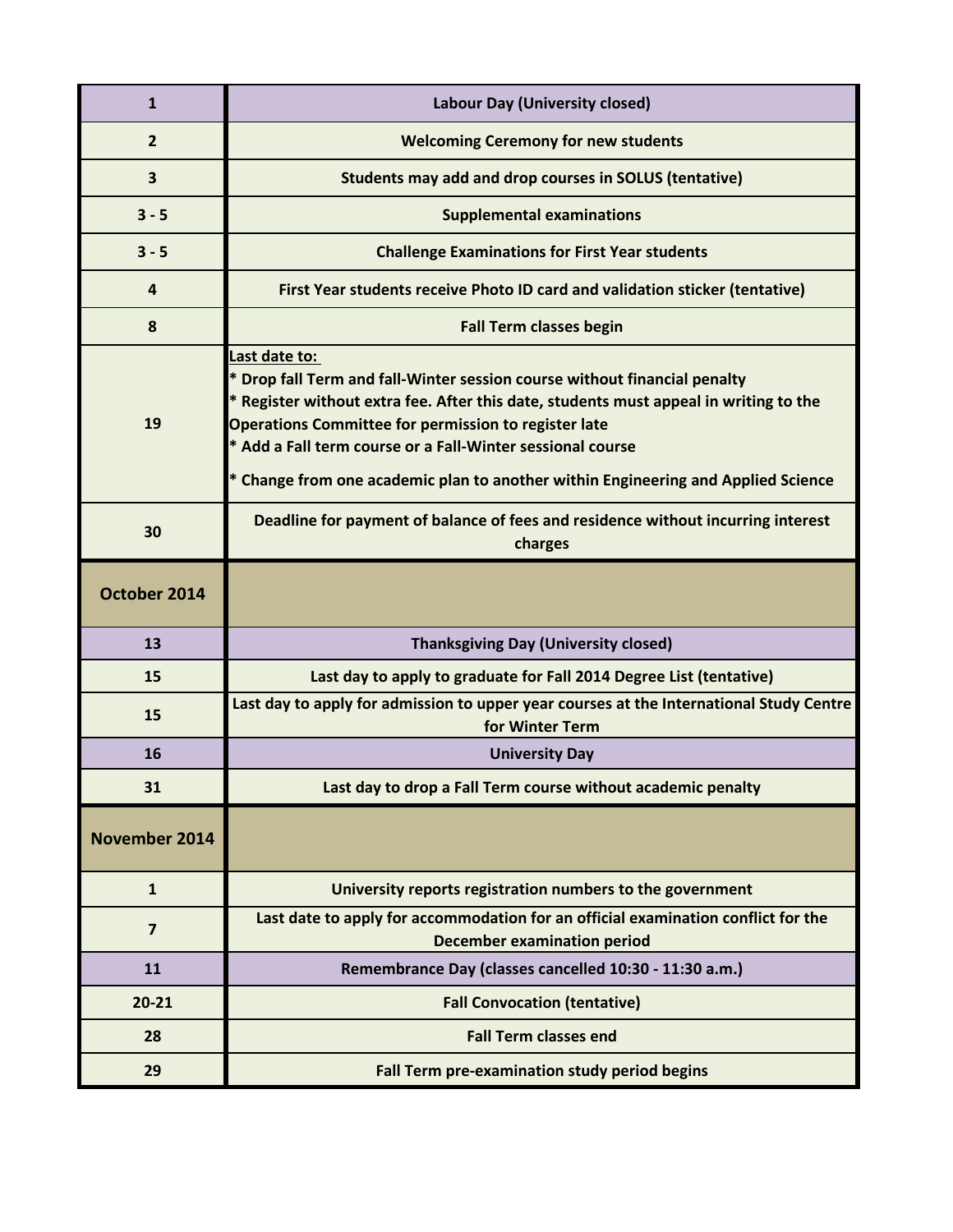| December 2014        |                                                                                                                                                                                                                                                                                                                                                                                                                                                                                                                                                       |
|----------------------|-------------------------------------------------------------------------------------------------------------------------------------------------------------------------------------------------------------------------------------------------------------------------------------------------------------------------------------------------------------------------------------------------------------------------------------------------------------------------------------------------------------------------------------------------------|
| $\mathbf{1}$         | First date to Apply to Graduate in Spring 2015 (tentative)                                                                                                                                                                                                                                                                                                                                                                                                                                                                                            |
| 1                    | Last day to apply for admission to Dual Degree in Economics for the next Winter Term                                                                                                                                                                                                                                                                                                                                                                                                                                                                  |
| $\overline{2}$       | Fall Term pre-examination study period ends                                                                                                                                                                                                                                                                                                                                                                                                                                                                                                           |
| $3 - 18$             | <b>Final examination period</b>                                                                                                                                                                                                                                                                                                                                                                                                                                                                                                                       |
| 6                    | <b>Commemoration Day (no exams will be held)</b>                                                                                                                                                                                                                                                                                                                                                                                                                                                                                                      |
| 31                   | <b>Fall Term ends</b>                                                                                                                                                                                                                                                                                                                                                                                                                                                                                                                                 |
| January 2015         |                                                                                                                                                                                                                                                                                                                                                                                                                                                                                                                                                       |
| $\mathbf{1}$         | <b>New Year's Day (Statutory holiday)</b>                                                                                                                                                                                                                                                                                                                                                                                                                                                                                                             |
| 5                    | <b>Winter Term classes begin</b>                                                                                                                                                                                                                                                                                                                                                                                                                                                                                                                      |
| 16                   | Last Date to:<br>* Drop a Winter Term course without financial penalty<br>* Add a Winter Term course or to change an academic plan (Students unable to register<br>for the Winter Term or apply to change an academic plan by this date must appeal in<br>writing to the Operations Committee and pay a Registration Administration Fee)<br>* Drop a Fall-Winter sessional course without academic penalty<br>* Apply to rewrite a First Year Fall course examination (APSC 111, APSC 131, and APSC<br>171) which take place in February Reading Week |
| 19                   | <b>Academic Plan (Discipline) Orientation for First Year Students begins</b>                                                                                                                                                                                                                                                                                                                                                                                                                                                                          |
| 19                   | <b>Extended Program classes begin for Fall courses</b>                                                                                                                                                                                                                                                                                                                                                                                                                                                                                                |
| 19                   | Last day to cancel an application to rewrite a First Year Fall course examination without<br>academic penalty                                                                                                                                                                                                                                                                                                                                                                                                                                         |
| 23                   | Last day to withdraw from degree program without failure of year                                                                                                                                                                                                                                                                                                                                                                                                                                                                                      |
| 23                   | Last day to add a Fall Extended Program course                                                                                                                                                                                                                                                                                                                                                                                                                                                                                                        |
| 26                   | <b>Academic Plan Orientation for First Year Students ends</b>                                                                                                                                                                                                                                                                                                                                                                                                                                                                                         |
| 26                   | Last day to drop a Fall Extended Program course                                                                                                                                                                                                                                                                                                                                                                                                                                                                                                       |
| 31                   | Last day to apply for the exchange program for 2015-2016 (tentative)                                                                                                                                                                                                                                                                                                                                                                                                                                                                                  |
| <b>February 2015</b> |                                                                                                                                                                                                                                                                                                                                                                                                                                                                                                                                                       |
| $\mathbf{1}$         | The University reports registration numbers to the government                                                                                                                                                                                                                                                                                                                                                                                                                                                                                         |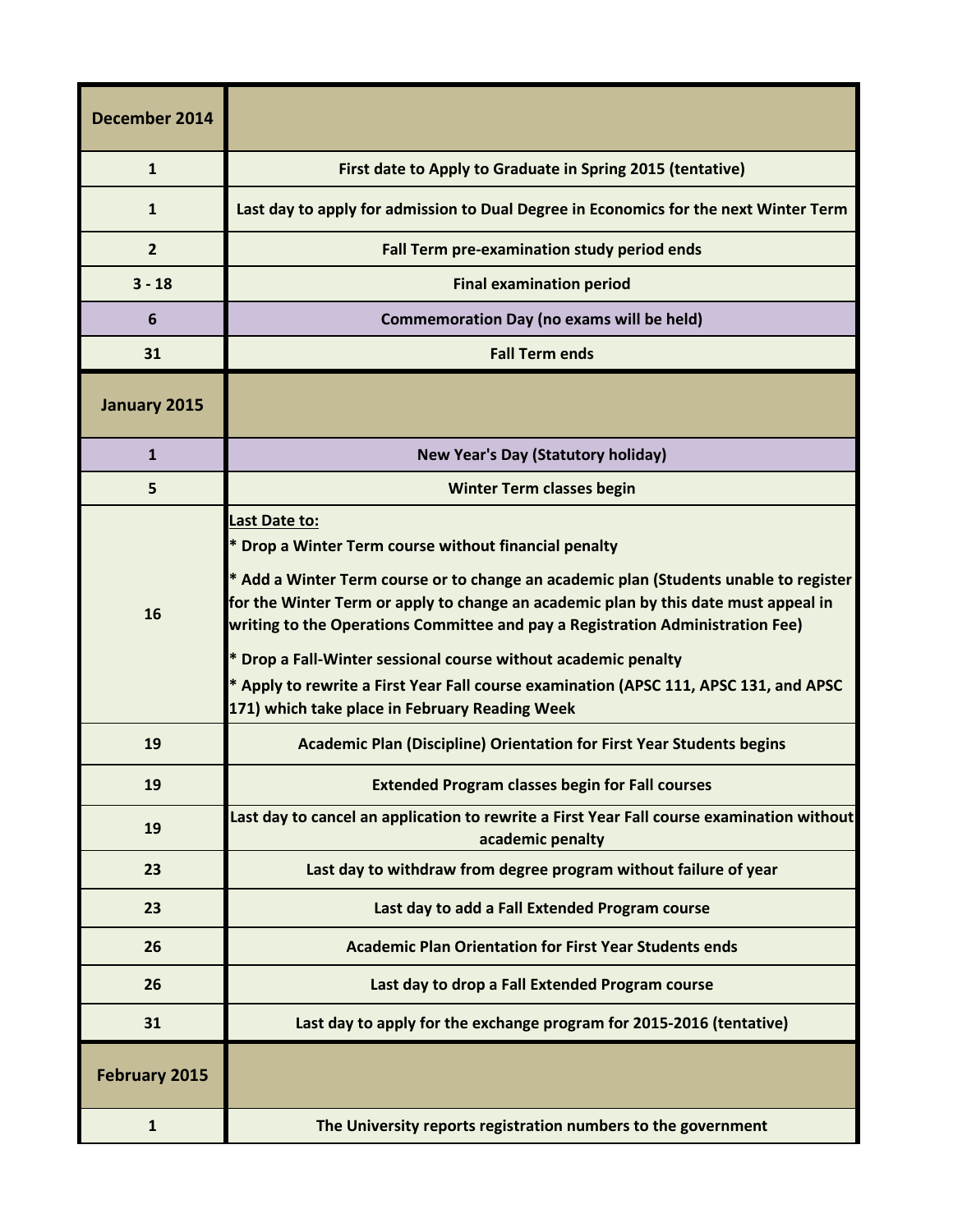| 9                       | Academic Plan Selection for First Year Students begins on SOLUS (tentative)                                          |
|-------------------------|----------------------------------------------------------------------------------------------------------------------|
| 16                      | Family Day (classes will not be held)                                                                                |
| $16 - 20$               | <b>Mid-term reading week</b>                                                                                         |
| $16 - 20$               | <b>Extended Program Fall course examinations</b>                                                                     |
| 23                      | <b>Extended Program Classes begin for Winter courses</b>                                                             |
| 27                      | Last day to drop a Winter Term course without academic penalty                                                       |
| <b>March 2015</b>       |                                                                                                                      |
| $\mathbf{1}$            | <b>Academic Plan Selection for First Year Students ends on SOLUS</b>                                                 |
| $\overline{2}$          | Last day to add/drop APSC 151 and/or APSC 161 rewrite examination in April                                           |
| $\overline{\mathbf{z}}$ | Last date to apply for accommodation for an official examination conflict for the April<br>examination period.       |
| 9                       | Last day to add a Winter Extended Program course                                                                     |
| 15                      | Last day to apply for admission to upper year courses at the International Study Centre<br>for Spring-Summer session |
| 30                      | Last day to drop a Winter Extended program course                                                                    |
|                         |                                                                                                                      |
| <b>April 2015</b>       |                                                                                                                      |
| $\overline{2}$          | <b>Winter Term classes end</b>                                                                                       |
| 3                       | <b>Good Friday (University closed)</b>                                                                               |
| $4 - 8$                 | Pre-exam study period                                                                                                |
| $9 - 25$                | <b>Final Examinations</b>                                                                                            |
| 27                      | <b>Surveying Field School begins (tentative)</b>                                                                     |
| 30                      | Last day to apply to graduate for Spring 2015 Degree List (tentative)                                                |
| 30                      | <b>Winter Term ends</b>                                                                                              |
| <b>May 2015</b>         |                                                                                                                      |
| $\mathbf{1}$            | <b>Extended Program Fees are due</b>                                                                                 |
| $\mathbf{1}$            | Last day for student consultations regarding Dual Degree in Economics application                                    |
| $\overline{\mathbf{4}}$ | <b>Extended Program Spring Term begins</b>                                                                           |